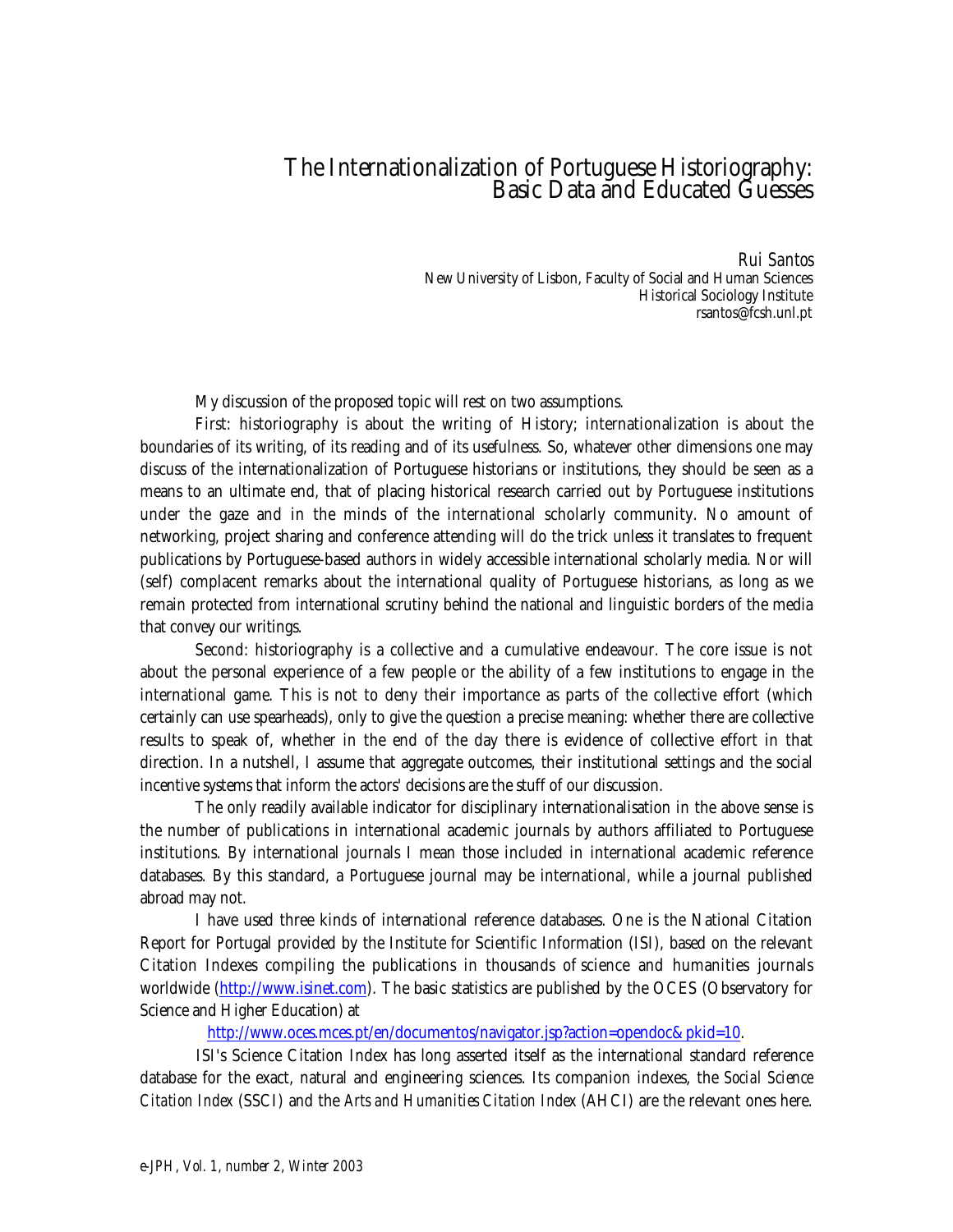These are less comprehensive and are often criticised by experts for insufficient coverage, due to disciplinary fragmentation of nation and region-specific subject matters and academic traditions, and to the alleged Anglophone bias in journal selection in disciplines whose expression remains strongly rooted in national languages. However, they do cover a wide variety of important journals from most countries in the world (not from Portugal, though), including several French, German, Italian and Spanish-speaking journals, and for the present purpose they allow a comparison of publication numbers between History and other disciplines of the Social Sciences and Humanities, across the most selective compilation of publications.

The second kind of reference databases is composed of other general coverage databases and discipline-specific compilations of international standing. Each of them covers a wider range of journals in the respective discipline than ISI, including a few Portuguese ones. Although they are not devised for bibliometrics, it is possible to perform basic counts from *Portuguese Scientific Production in the Social and Human Sciences 1989-2001* (PSPSHS), an ongoing synthetic database made available by the OCES that gleans Portuguese authored articles from the most important of those collections (www.oces.mces.pt/bds/prod/csh/index.jsp). Besides the SSCI and the AHCI, it incorporates the articles indexed in *Econlit* (Economics), *Psyclit* (Psychology), *Sociological Abstracts*, *MLA International Bibliography* (Linguistics and Literature), *ERIC* (Education Sciences), *Historical Abstracts*, *International Index to Music Periodicals*, *Lisa* (Document Sciences) and a few more generic reference databases (*Wilson Art Abstracts*, *Wilson Humanities Abstracts* and *Wilson Social Sciences Abstracts*), along with a Portuguese-specific one.

The latter, the *Inventory of Portuguese Journals* (IPJ), is the third and most inclusive database resource on Portuguese publications. It includes articles published in Portuguese journals admitted on minimal scholarly quality requirements, chiefly that of having an academic scientific committee steering a publication policy, or being owned or sponsored by an academic or research institution, and maintaining regular publication of the periodical. Most of them do not comply with international standards of academic publication, namely peer review, and are not indexed in any international reference database (see http://www.oces.mces.pt/bds/prod/csh/introducao.jsp, unfortunately not available in English, for further information concerning PSPSHS and IPJ).

From these sources I took simple series of yearly publication statistics. For a clearer view of the trends, all serial data below are presented as three-years moving averages plotted on the third year.

I admit that this type of indicators does not capture international publications in an exhaustive way. Publication of books, book chapters and papers in conference proceedings may be important as well. But publication in academic journals is generally acknowledged as the best single measure of the pulse of academic productivity. Even if the number of articles in journals were only the tip of the iceberg, one might assume that there is some relationship between the tip and the base – apart from the fact that they are supposed to be the *base* of the iceberg in the first place.

Chart 1 shows the number of publications authored by Portuguese institutions in History journals indexed in the AHCI, comparing it with those in Psychology, Economics, and Sociology & Anthropology in the SSCI. It should be noted that in cases where the same journal is counted in more than one discipline, the articles are counted repeatedly in all categories. These series can be compared across disciplines, but not added up.

One important point is that the four disciplines started from very similar levels in the first half of the eighties, and only later diverged into two very different trends. Psychology and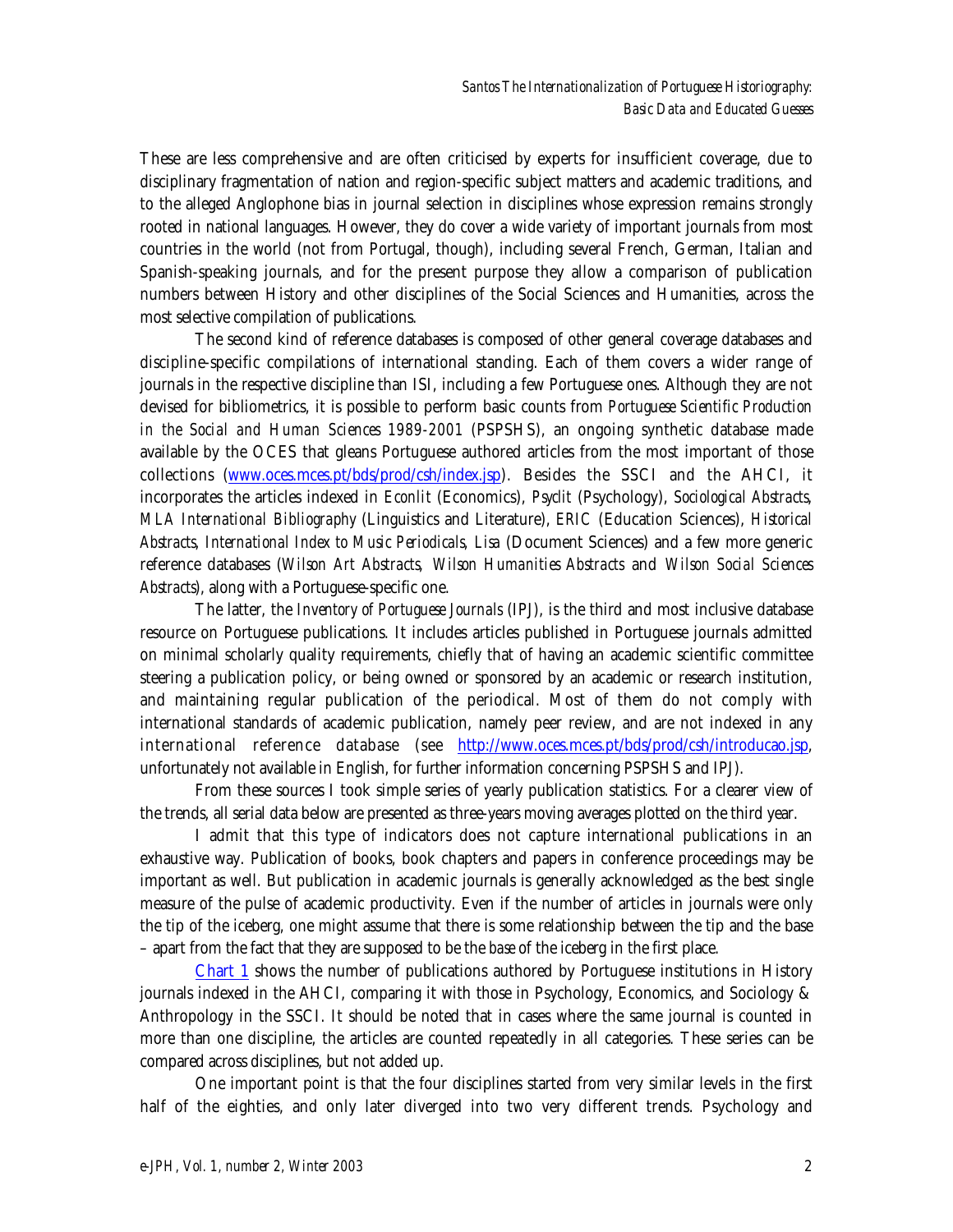Economics' growth trend picked up slowly in the second half of the decade and intensified from the early nineties. History and Sociology & Anthropology fell very much behind, in near stagnant trajectories, which only seemed to pick up a consistent albeit moderate increase after 1996-1997. Arguably this late and limited growth may be related to the international evaluation procedures introduced by FCT, along with the opening of R&D funding programs to the Social Sciences and the Humanities, as pointed out by António Costa Pinto. If this is the case, however, History's reaction has been rather numb, even by the standards of the slower and later trend it shares with Sociology & Anthropology.

This laggardness is not related to the volume of research. Assuming that the investment in doctoral and post-doctoral research and the number of new PhDs can be used as proxies for this variable, I first plotted the number of doctoral and post-doctoral scholarships granted by the main funding programs since 1990 in each of the above disciplines, according to whether the scholarship took place exclusively in Portuguese institutions, or at least a part of it took place abroad (chart 2). The results show that Economics clearly benefited from a head start for being included in the priority criteria that shaped the CIENCIA program (1990-93). Doctoral research in Economics was targeted by public policy a few years before that in the other fields. Economics was also more oriented from the very start to international training: unlike any of the other fields, over 80% of doctoral and postdoctoral scholarships in Economics took place at least in part in foreign institutions. This cannot but reflect in opportunities for collaborative research and exposure to international evaluation standards that in turn favour publication in international journals. However, although these differences apply to Economics, they cannot explain the dynamics of Psychology, which only differs from History and Sociology & Anthropology in that the internationalization of its scholarships was even lower, below 50% overall. Publication in SSCI Psychology journals may have had an "invisible" marginal head start through research in the Health Sciences and maybe in the Life Sciences, via publications in Clinical Psychology and Neuropsychiatry journals, but this remains an untested hypothesis. On these input data, History only compares unfavourably to Economics, and certainly not to Sociology  $\&$ Anthropology which, however, seem to have taken more advantage in terms of the growth of publications in mainstream journals from the second half of the nineties.

Doctoral research is supposed to produce original knowledge of publishable quality, and is usually one of the most dynamic contributors to academic publications. History has hardly been at a disadvantage in this respect as well (chart 3). It was by far the fastest growing category in new doctorates, consistently outgrowing all other fields in the sample since the early nineties and for the rest of the decade. Somehow this was not channelled in significant proportions into the admittedly rarefied and biased mainstream of the AHCI. Where has it gone to and to what extent it was disseminated through other international journals are the next logical questions to ask.

To answer those questions we have to look at the more general journal publication patterns of the History research community, compared to those of the other disciplines. For that effect, I will now explore the data in the OCES 1989-2001 PSPSHS database. Because of the burdensome process of semi-manual counts in the online database, I will restrict the sample to two disciplines, besides History (which here includes Archaeology): Economics and Sociology.

The top lines in chart 4 display the total of articles indexed in the PSPSHS for the three disciplines. Contrary to the previous data, History presents a clear lead in total publications, almost three times those of either Sociology or Economics. But the lines at the bottom of the chart, the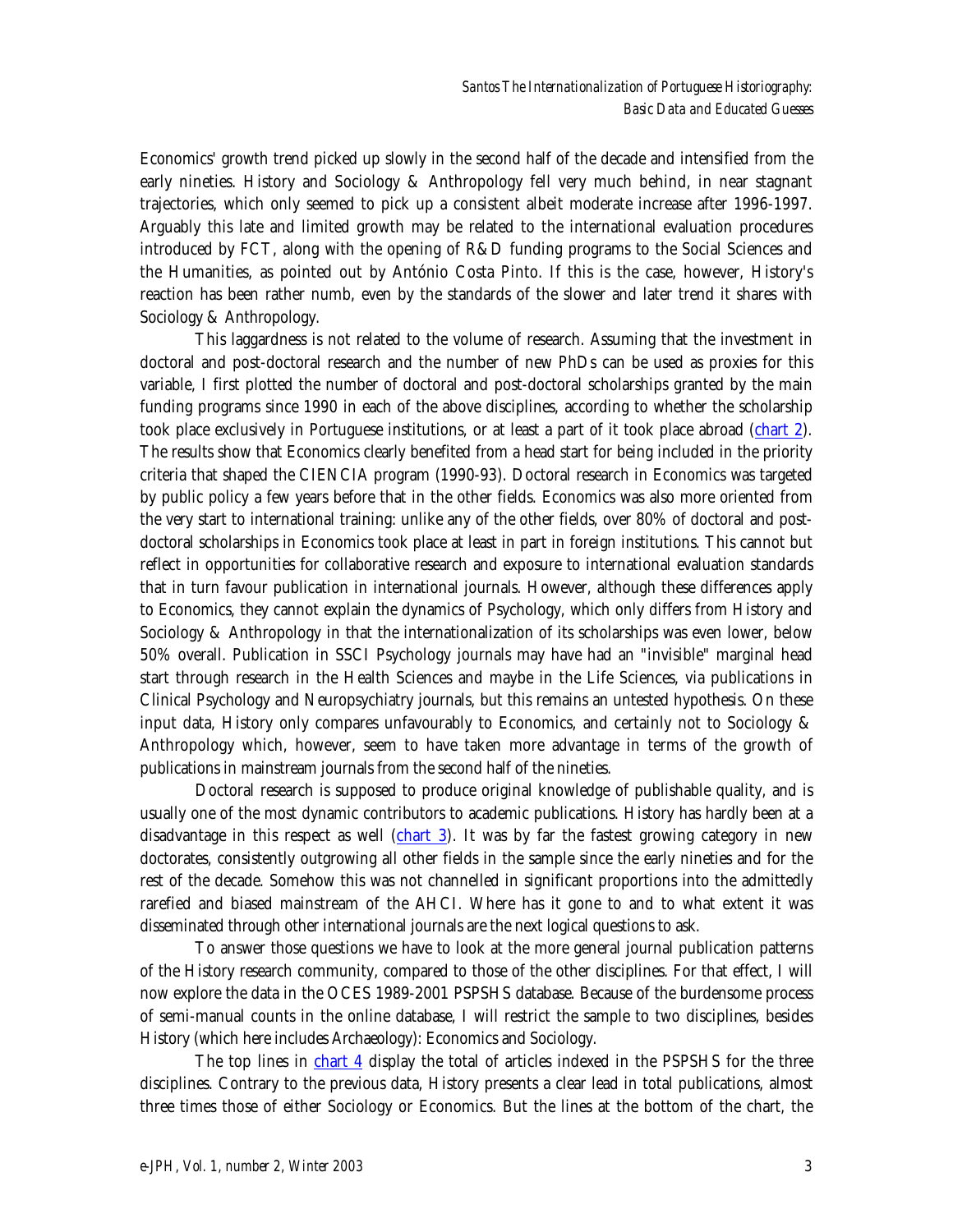numbers of publications in *international* journals (all those indexed in the international reference databases, including the Portuguese ones) and in international journals *abroad* (international journals minus the Portuguese ones) show that the outlet for the bulk of publications in History is that of purely *national* journals, those that are *only* indexed in IPJ. A closer look at the data for international publications (chart 5) shows that History took the lead in absolute numbers both of international publications and of publications abroad in the early nineties. It was first outnumbered in publications abroad by Economics in 1993, and was so for most years until the end of the series. Still in absolute numbers of publications abroad, History kept ahead of Sociology. Their modest growth was almost parallel until 1999, but then History lost some ground (and apparently momentum) in the last years of the series. In what concerns the absolute numbers of publication in international journals, History dropped sharply and lost its lead in the second half of the nineties.

Historical publication became more and more confined to purely national journals in the second half of the nineties. In this respect, there is a sharp contrast with Sociology, whose international publications grew dramatically after 1992, fed by the policy of the major Portuguese journals in the field that invested in international indexation and generally kept it. In contrast, most of the more reputed Portuguese History journals never got indexed during this period while some of the older ones lost their indexation, presumably because they failed to keep up with publication standards. For this reason, the large output of Portuguese historical research dispersed across a vast number of discipline-specific and generalist journals that are virtually invisible to the international community. One telling comparison is that of the sheer number of Portuguese journals indexed to each discipline in the IPJ: 41 in History & Archaeology, versus 10 in Economics and 7 in Sociology, besides 42 generalist Social Sciences and Humanities journals. Only a small fraction was ever indexed in any of the international databases.

Chart 6 shows the ratios of international publications and of publications abroad to total publications for the three disciplines, measuring how much of the total publication effort has been channelled to internationally referenced articles. Not surprisingly, Economics is by far the more oriented to international publication. Both Charts 5 and 6 place it above History and Sociology. International journals published abroad are becoming ever more important in internationalizing Portuguese research in Economics. History is right at the other end. Its ratio abroad was the lowest across most of the decade, having definitively lost ground to Sociology since 1994, and proceeded at a nearly stagnant pace, while Sociology's modest ratio grew a little more consistently and apparently picked up momentum since 2000. History's international ratio, which was higher than that of Sociology until 1991, actually *decreased* on average for most of the decade, especially since 1996, while Sociology's grew consistently after 1992, as a result of the developments summarized in the paragraph above. Looking at the disciplinary endeavours as aggregate results, it is clear that the equation of opportunities and incentives, when it comes down to the average historian's decision of where to publish her/his results, has been particularly unfavourable to the internationalization of Portuguese historiography.

One can therefore conclude that although historical research and total publications grew in absolute terms above those of related disciplines, its dissemination in international journals published abroad remains very limited and has grown at a comparatively modest pace. On the other hand, the kind of international publication over which the national research community has more control and to which it has easier access – that of Portuguese journals indexed in international reference databases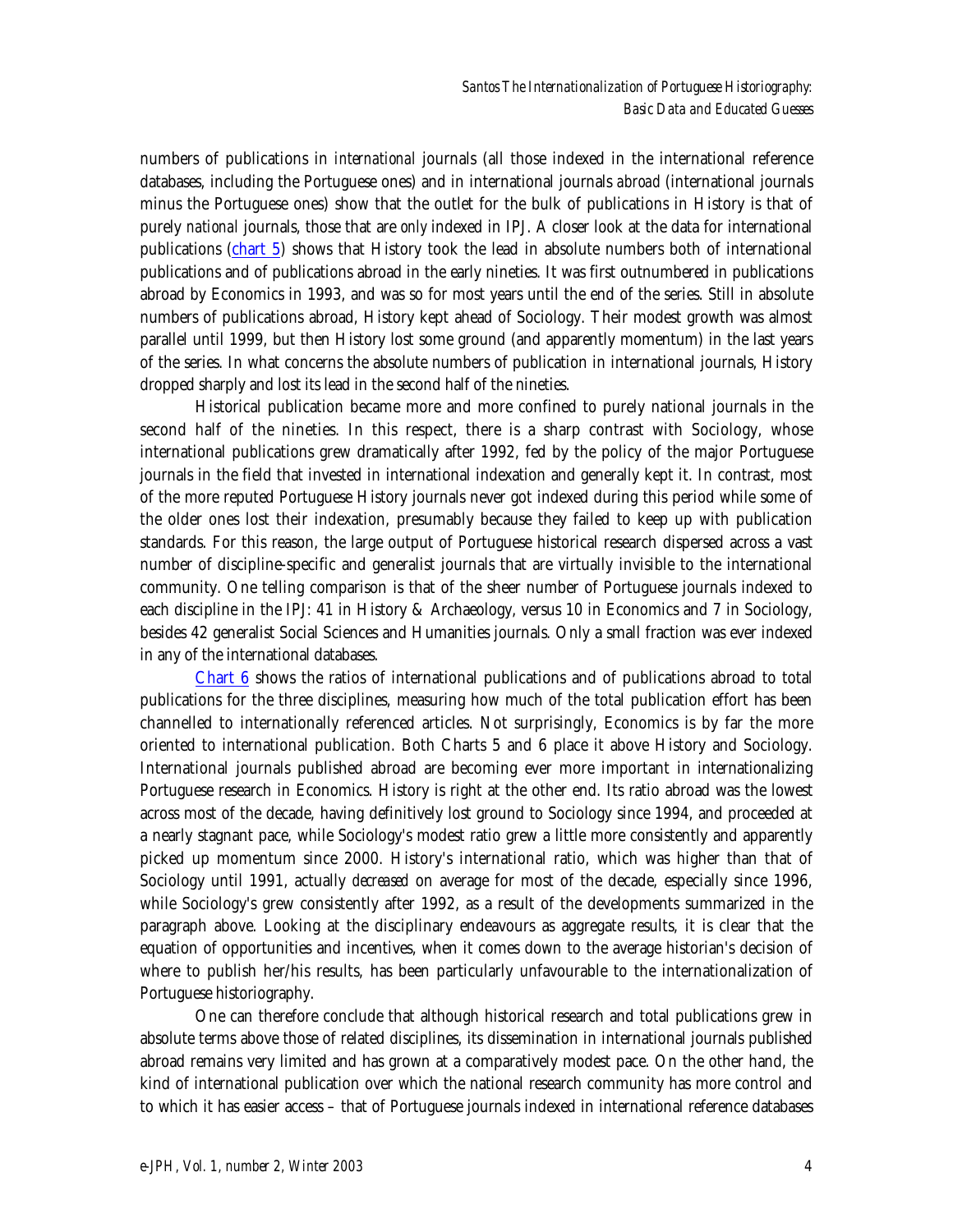– even decreased, partly because some journals seem to have lost that status, partly because most journals did not see international indexation as a goal worth striving for. This alone is a direct indicator that History journals have been under little pressure to internationalize from their authors (who choose where to publish on the basis of future reputation assessments), from their users (who rank their reading and citing priorities according to journals' and authors' reputation), from academic institutions (who assess researchers' reputations mainly according to their publications) and from public institutions (who evaluate projects and research institutions on the basis of published research results, and who fund most journals). To the extent that any academic community's status allocation system balances general and local hierarchy criteria, Portuguese History's seems to be mostly defined by the latter, and not to incorporate international standards in the former in any decisive way. Only recently, as A. Costa Pinto points out, have a few journals upgraded their publishing standards by introducing peer-review and improving regularity of publication, and some got indexed anew in international databases as a consequence. Too recently to be visible in the series above, and maybe too few as yet to have a large aggregate impact, but one can expect that as the databases are updated they will display some upward inflection in trends similar to the one shown by Sociology.

L. Adão da Fonseca's opening questions and J.-F. Schaub's and A. Costa Pinto's reflections emphasize what might be named "supply side" arguments, according to which the means to transcend localism in research publication implies amplifying either subject scope – wider geographical boundaries, comparative studies – or theoretical breadth, making "local" data relevant for broader theoretical and methodological debates, and engaging in international collaborative research. I just beg to differ with A. Costa Pinto on one particular point: I do not think that this has to do with "narrative" versus "theoretical" and "comparative" history. Narrative historical research can be of comparative and theoretical significance ("thick narrative", adapting Geertz). The cornerstone is whether or not theoretical problems and empirical results are devised to relate, through theoretical discussion and comparative evidence, to international scholarly concerns. The main point seems indisputable, though. There is a direct relationship between the disciplines' theoretical ambitions, research in international collaboration and publications abroad.

However, I think the supply-side approach somewhat begs the question. Granted that those are the means to achieve internationalization of Portuguese historians, the question remains about their preference formation. Why would Portuguese historians *want* to become more internationalized in the first place? What is the marginal profit of publishing in an international journal in terms of a scholar's reputation and career opportunities, as compared to publishing in a non-refereed Portuguese journal, in the proceedings of a (sometimes literally) parochial meeting, a chapter in an unedited book, or a whole book for that matter? How does it compare with the marginal cost of conducting extensive international literature review, writing or getting translated in a foreign language, reshaping theoretical problems to connect with those of the international community and submitting to the recommendations of a peer review? Are rewards worth the bother? To put it bluntly, is there an institutional effective demand for international publications in History?

This "demand side" approach assumes that institutions and their practices shape the only effective demand for international publication. It is they who perform reputation assessments and allocate opportunities according to their evaluation standards and to their constraints. The statement that internationalization is a prized target remains rhetorical if it is not turned to effective demand, that is, the willingness to allocate specific rewards to international publications in curricular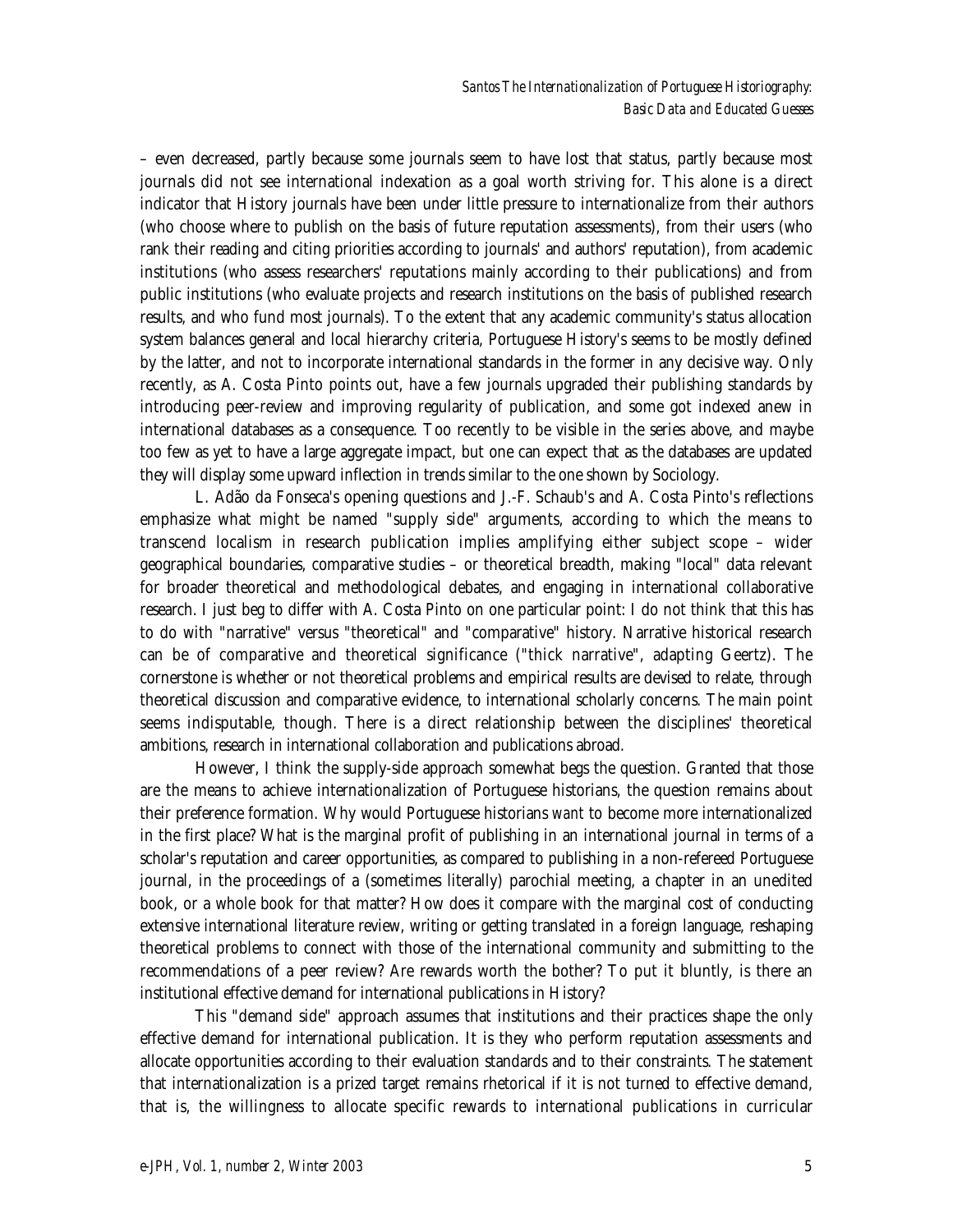assessments, in the opening and filling of new career opportunities, in the evaluation and funding of Portuguese journals. This of course varies according to evaluation contexts and to institutions.

The Gordian knot, as stated in one way or the other by all my fellow discussants, lies on the combination of inbreeding, lack of mobility opportunities and of effective external competition in research institutions, and proliferation of local or network-based journals not evaluated by any external, let alone international standards. In the absence of generalized hierarchical criteria, like those that prevail in other areas, each parochial journal is by local definition among the best, and publishing there is a locally valued sign of institutional or network allegiance. Editorial comments, if any, are purely endogenous. This configuration puts a high opportunity cost on publishing in independently peer-reviewed journals. And we do tend to behave as rational actors after all (myself included)! From what information I have, leading faculties in Economics begun to sever this knot years ago.

Demand for international publications has become more explicit in public evaluations of research institutions, although uncertainty remains in the community about the hierarchy of publication media. Only too often reputed researchers express the view that such requirements "do not apply to our areas". Evaluation of journals that are granted public funding, however, never did set clear standards for a hierarchy of Portuguese journals that matches the requirements made by the international evaluation of output, in spite of some attempts initiated in later years that hopefully will be carried on. The evaluation-based identification of Portuguese journals to be considered of international level by the evaluating panels, the incentive for the best journals to upgrade their standards, to sustain indexation in international databases and to publish more often in languages other than Portuguese, might be quite effective in fostering internationally visible Portuguese journals and in setting internal publication standards closer to those of mainstream journals abroad. This e-J project itself intents to be a step in that direction.

In a broader perspective, institutional demand for international publications should also become effective through investment in framework conditions such as the wide-based subscription to international journals. International mainstream journals will generally not accept an article without a consistent literature review framing research problems and data discussion; comparative research by definition requires a good command of literature about relevant cases. Needless to say that such requirements can only be met at much higher costs by the average Portuguese researcher than by her/his counterpart in countries where universities and research centres currently subscribe to large online journal databases or to major publishers' electronic editions. Make no mistake, I do not just mean the US and Northern Europe. Spain, Greece and Turkey have got there as well.

I would not want to oppose this "demand side approach", which emphasizes constraints and incentives in the institutional opportunity structure, to the voluntarism of the "supply side approach". Purposeful action can shape institutions and aggregate outcomes; it is clear that there are individual and institutional players in the field whose stakes and values transcend the average, forced to conform by the internal opportunity structure, who have been willing to face the opportunity costs of internationalization, and that in consequence the rules of the game are slowly, almost willy-nilly, changing. But I do believe that unless structural constraints are clearly identified and dealt with within institutional practices, these examples will for a long time remain a slow-growing minority, and the effective internationalization of Portuguese historiography will not experience any significant leaps.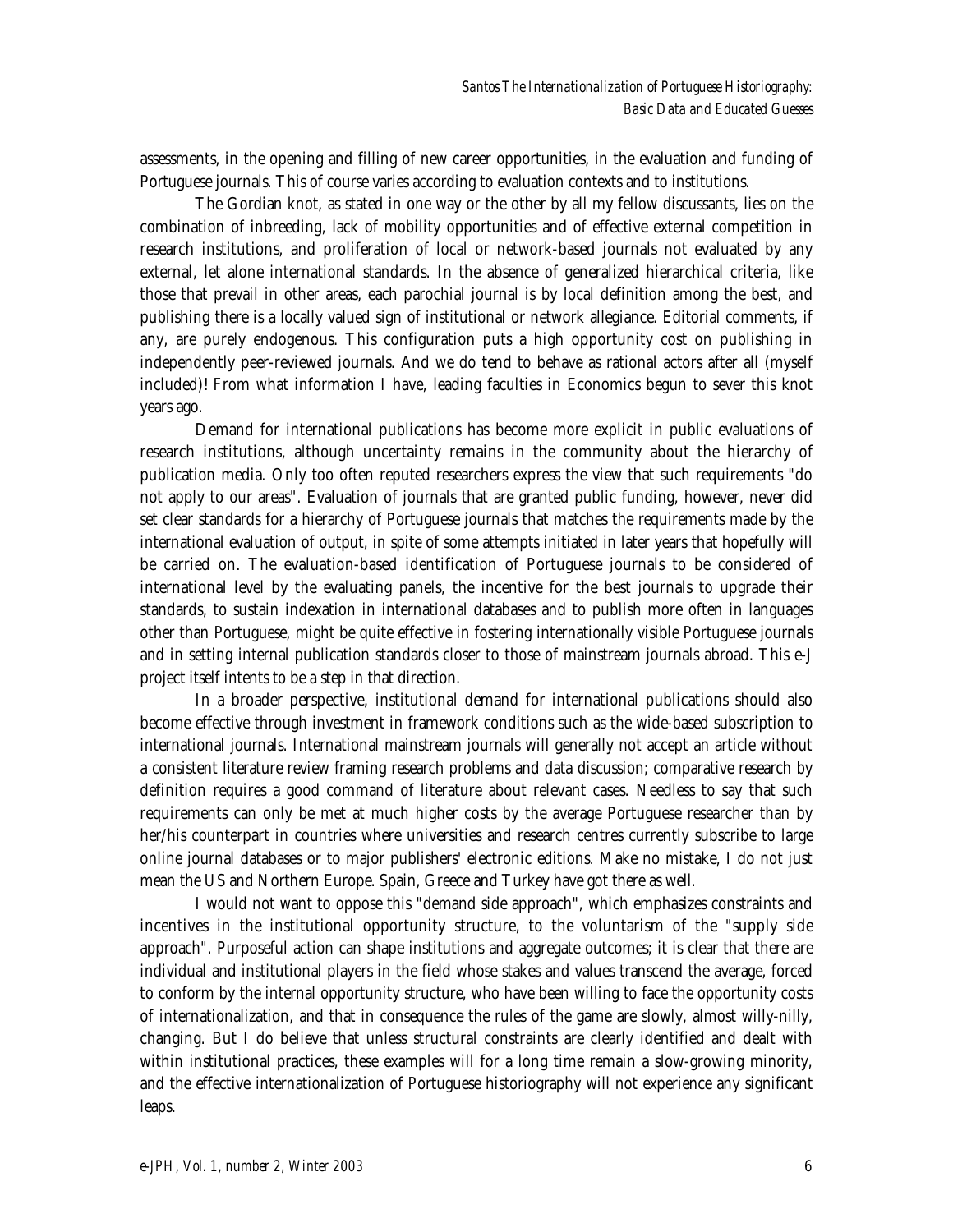Chart 1

Source: Observatory of Science and Higher Education Title: Number of Portuguese publications in journals in History, Economics, Psychology, and Sociology & Anthropology in the Social Sciences Citation Index and the Arts and Humanities Citation Index, 1981-2001

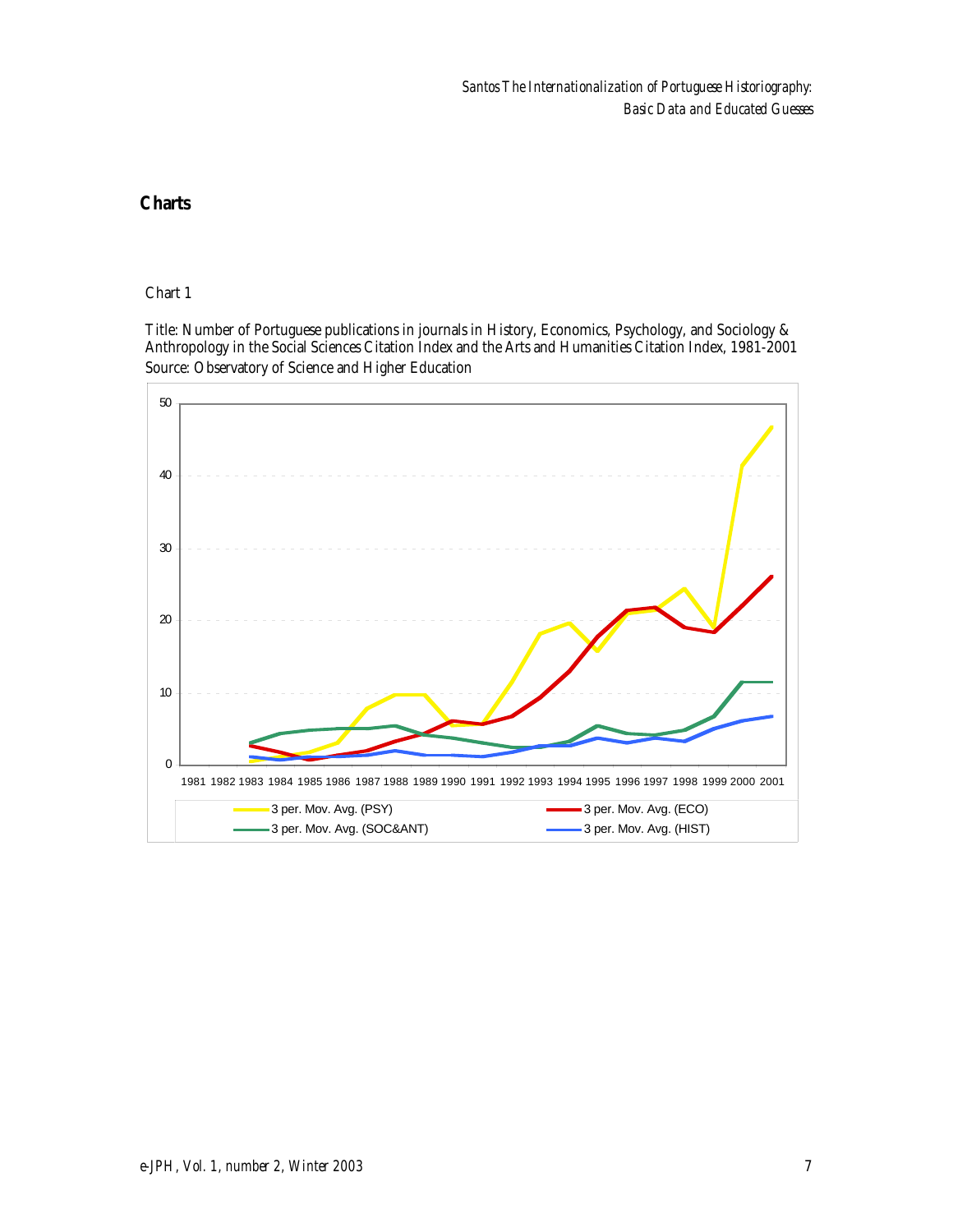Source: Observatory of Science and Higher Education Title: Number of doctoral and post-doctoral scholarships granted in History & Archaeology, Economics, Psychology, and Sociology & Anthropology by main funding programs, 1990-2002

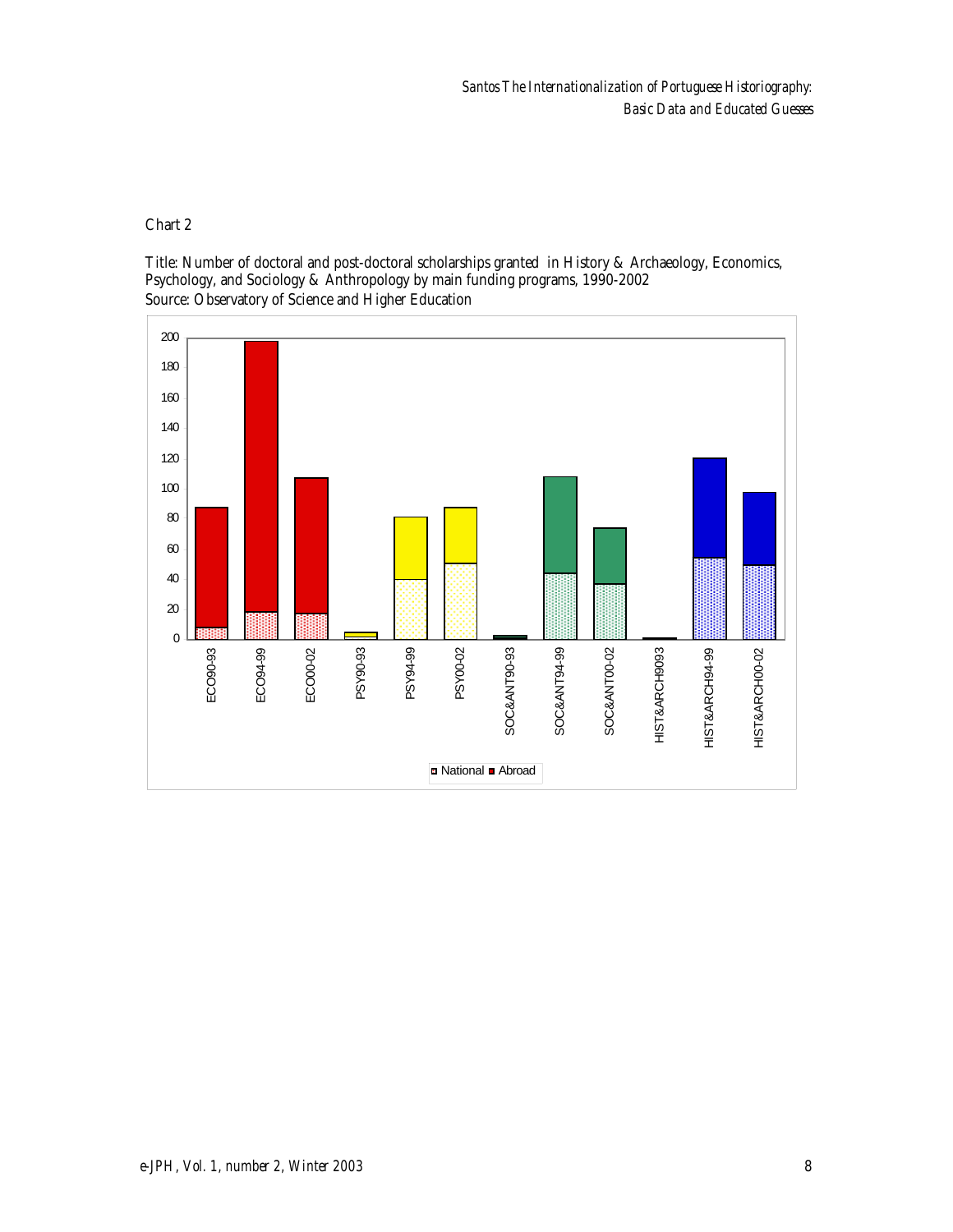*Santos The Internationalization of Portuguese Historiography: Basic Data and Educated Guesses*

Chart 3

Source: Observatory of Science and Higher Education Title: Number of new doctorates awarded or recognized by Portuguese Universities in History & Archaeology, Economics, Psychology, and Sociology & Anthropology, 1981-2002

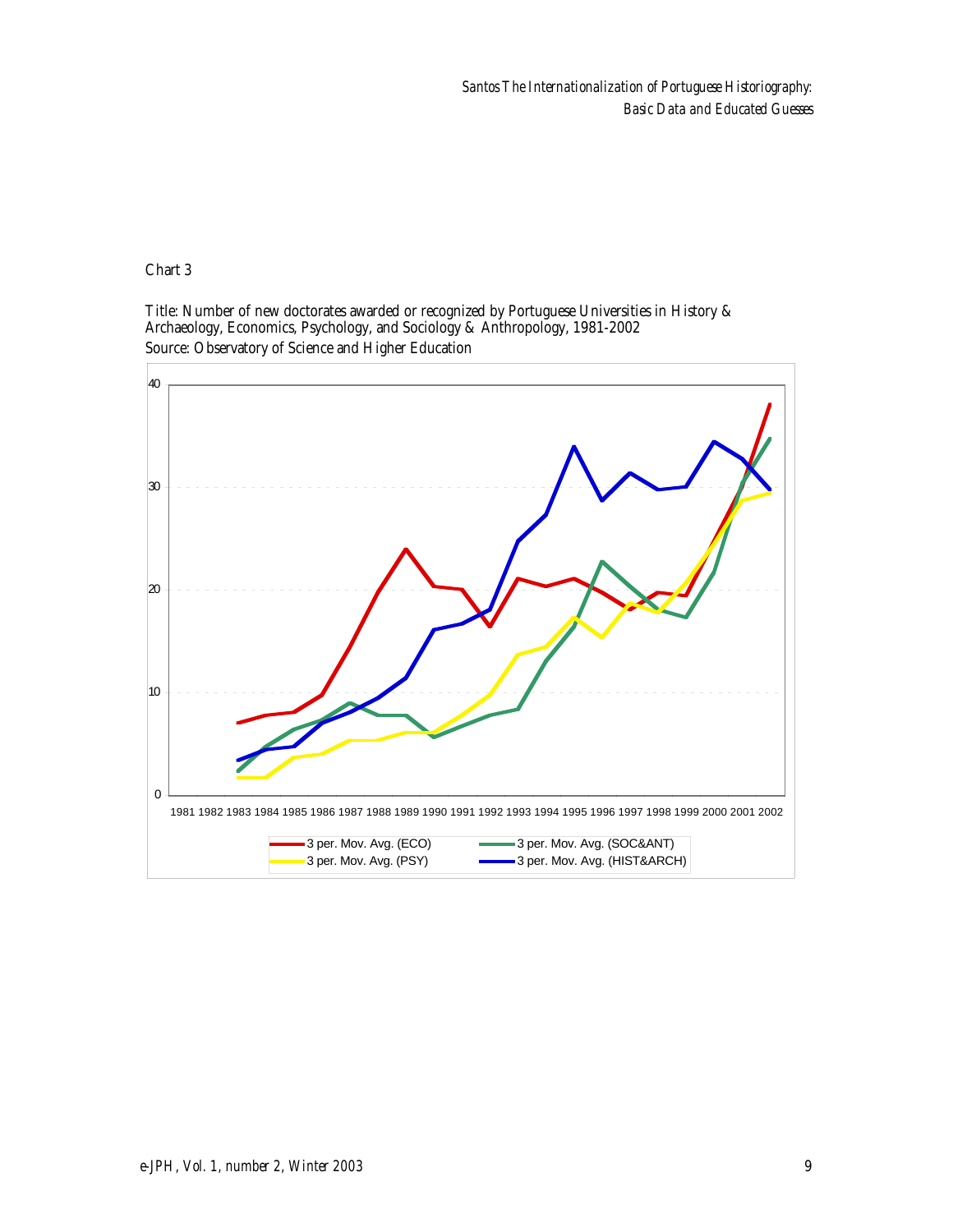Title: Number of Portuguese publications in journals in History & Archaeology, Economics, and Sociology. From the Portuguese Scientific Production in the Social and Human Sciences database, 1981- 2002



Source: Observatory of Science and Higher Education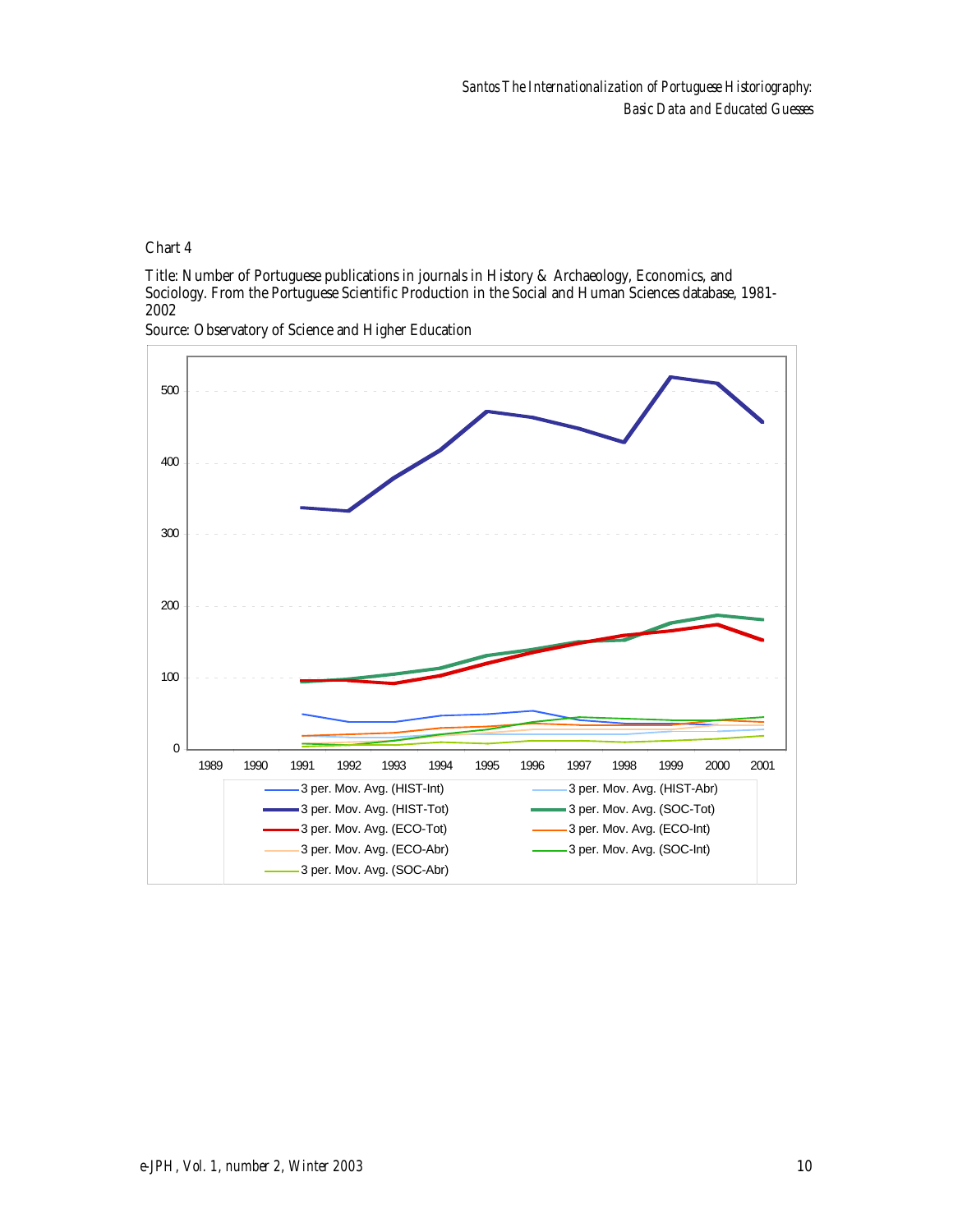Title: Number of Portuguese publications in international journals in History & Archaeology, Economics, and Sociology. From the *Portuguese Scientific Production in the Social and Human Sciences* database, 1981- 2002



Source: Observatory of Science and Higher Education